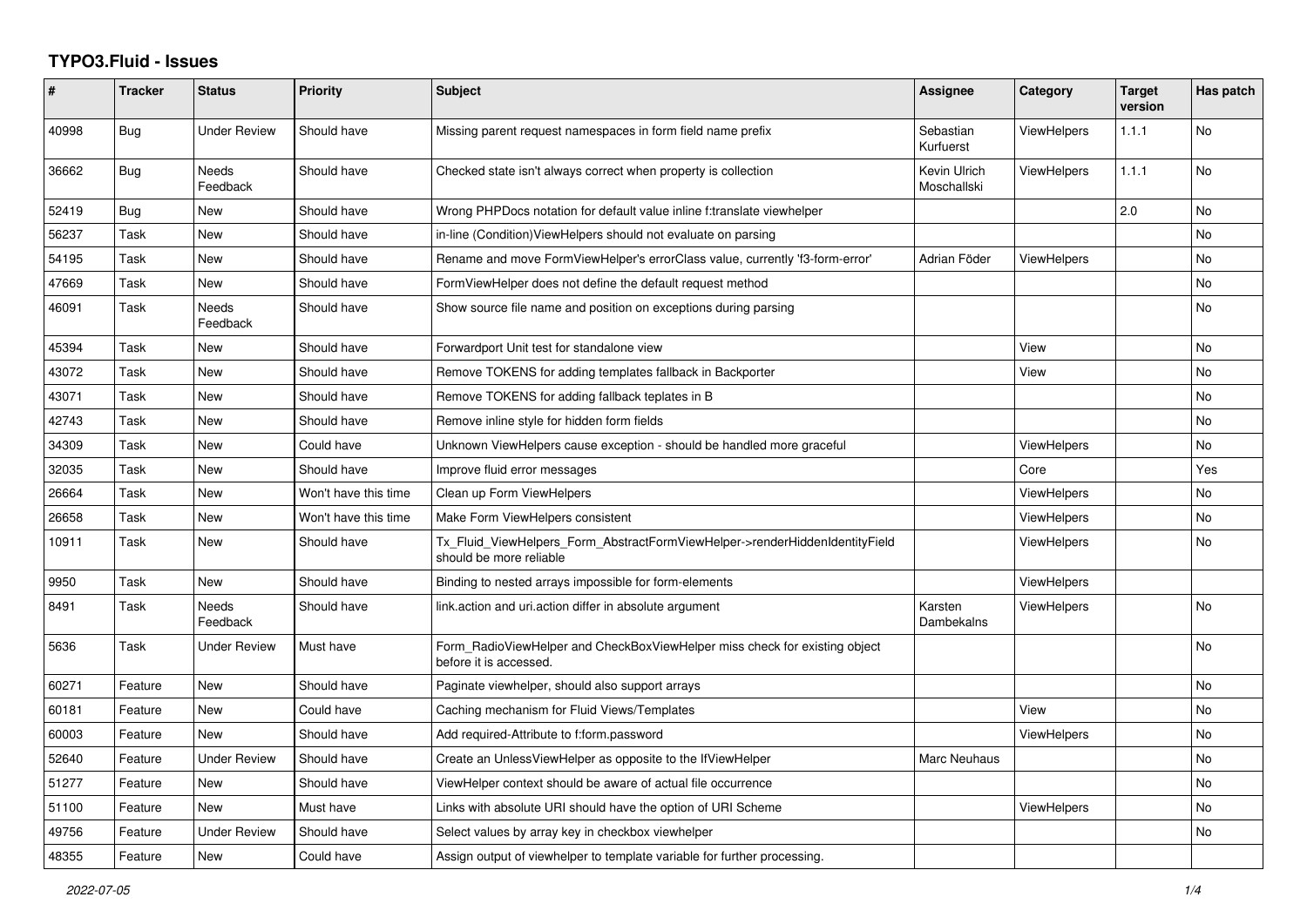| $\vert$ # | <b>Tracker</b> | <b>Status</b>            | <b>Priority</b> | <b>Subject</b>                                                                                | <b>Assignee</b>        | Category           | <b>Target</b><br>version | Has patch |
|-----------|----------------|--------------------------|-----------------|-----------------------------------------------------------------------------------------------|------------------------|--------------------|--------------------------|-----------|
| 46545     | Feature        | New                      | Should have     | Better support for arrays in options of SelectViewHelper                                      |                        |                    |                          | <b>No</b> |
| 46257     | Feature        | <b>Under Review</b>      | Should have     | Add escape sequence support for Fluid                                                         |                        | Core               |                          | <b>No</b> |
| 45345     | Feature        | Needs<br>Feedback        | Should have     | Easy to use comments for fluid that won't show in output                                      |                        |                    |                          |           |
| 45153     | Feature        | New                      | Should have     | f:be.menus.actionMenuItem - Detection of the current select option is insufficient            |                        |                    |                          | <b>No</b> |
| 42397     | Feature        | New                      | Should have     | Missing viewhelper for general links                                                          |                        |                    |                          | <b>No</b> |
| 40081     | Feature        | New                      | Should have     | Allow assigned variables as keys in arrays                                                    |                        |                    |                          | No        |
| 39936     | Feature        | New                      | Should have     | registerTagAttribute should handle default values                                             |                        | ViewHelpers        |                          | No        |
| 38130     | Feature        | New                      | Should have     | Checkboxes and multiple select fields should have an assignable default value                 |                        |                    |                          | No        |
| 37095     | Feature        | New                      | Should have     | It should be possible to set a different template on a Fluid TemplateView inside an<br>action | Christopher<br>Hlubek  |                    |                          | No        |
| 36559     | Feature        | New                      | Could have      | New widget progress bar                                                                       |                        |                    |                          | Yes       |
| 36410     | Feature        | New                      | Should have     | Allow templates to send arguments back to layout                                              |                        | <b>ViewHelpers</b> |                          | No        |
| 33394     | Feature        | Needs<br>Feedback        | Should have     | Logical expression parser for BooleanNode                                                     | <b>Tobias Liebig</b>   | Core               |                          | <b>No</b> |
| 33215     | Feature        | New                      | Should have     | RFC: Dynamic values in ObjectAccess paths                                                     |                        |                    |                          | No        |
| 31955     | Feature        | New                      | Should have     | f:uri.widget                                                                                  |                        | Widgets            |                          | <b>No</b> |
| 30555     | Feature        | New                      | Could have      | Make TagBuilder more extensible                                                               |                        | Core               |                          | No        |
| 10472     | Feature        | New                      | Could have      | Fluid Standalone distribution                                                                 |                        | Core               |                          | No        |
| 9514      | Feature        | <b>New</b>               | Should have     | Support explicit Array Arguments for ViewHelpers                                              |                        |                    |                          |           |
| 9005      | Feature        | Accepted                 | Could have      | Fluid Template Analyzer (FTA)                                                                 | Sebastian<br>Kurfuerst |                    |                          |           |
| 8989      | Feature        | Needs<br>Feedback        | Could have      | Search path for fluid template files                                                          |                        | View               |                          | <b>No</b> |
| 7608      | Feature        | New                      | Could have      | Configurable shorthand/object accessor delimiters                                             |                        | Core               |                          | Yes       |
| 5933      | Feature        | Accepted                 | Should have     | Optional section rendering                                                                    | Sebastian<br>Kurfuerst | ViewHelpers        |                          | No        |
| 4704      | Feature        | New                      | Should have     | Improve parsing exception messages                                                            |                        | Core               |                          |           |
| 3725      | Feature        | New                      | Could have      | <b>CSS Engine</b>                                                                             | Christian Müller       | ViewHelpers        |                          | No        |
| 3291      | Feature        | <b>Needs</b><br>Feedback | Should have     | Cacheable viewhelpers                                                                         |                        |                    |                          | <b>No</b> |
| 1907      | Feature        | New                      | Could have      | Default values for view helpers based on context                                              |                        | Core               |                          |           |
| 65424     | Bug            | <b>Under Review</b>      | Should have     | SelectViewHelper must respect option(Value Label)Field for arrays                             |                        | <b>ViewHelpers</b> |                          | No        |
| 60856     | <b>Bug</b>     | New                      | Must have       | Target attribute not supported by the form viewhelper                                         |                        | ViewHelpers        |                          | Yes       |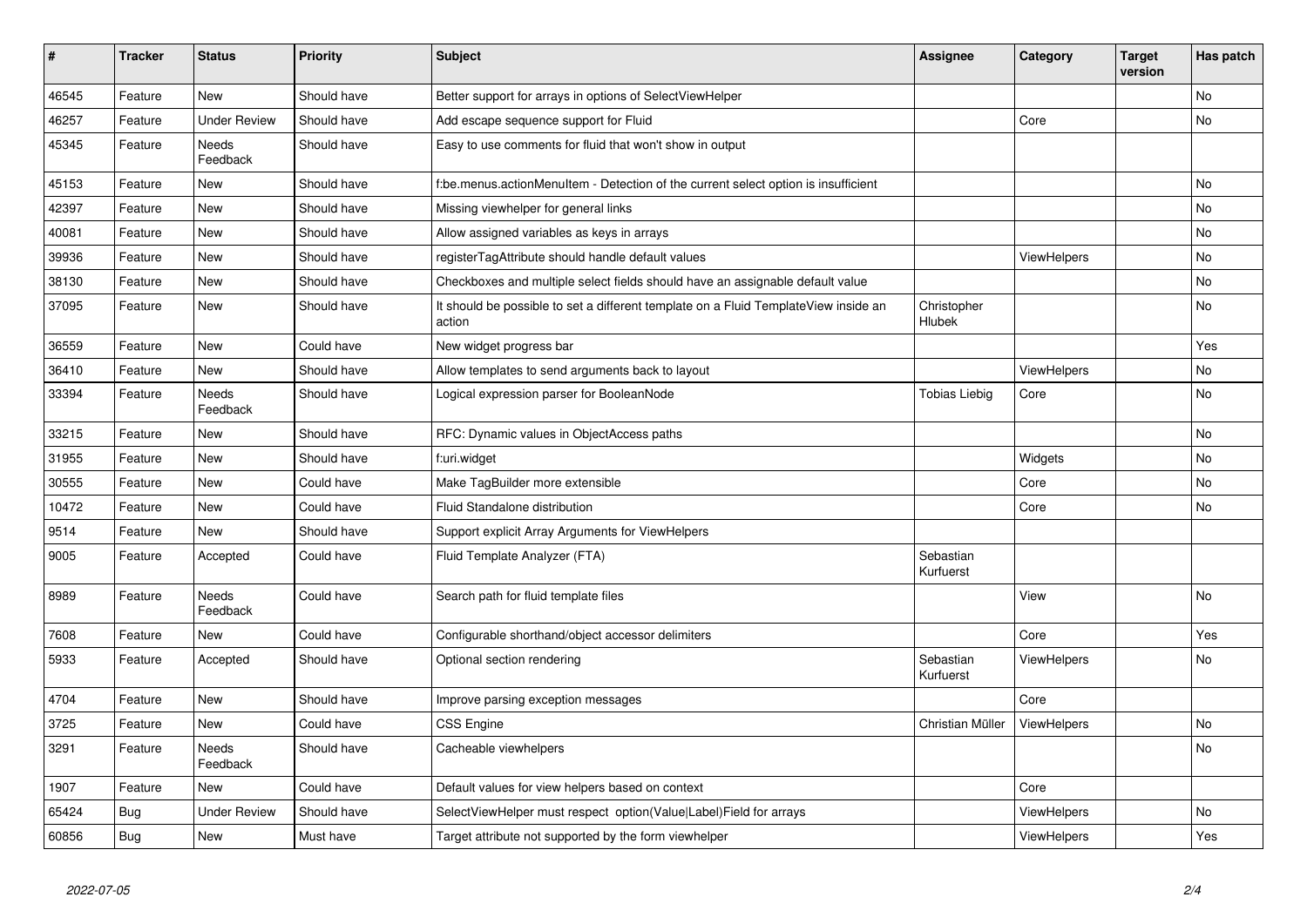| #     | <b>Tracker</b> | <b>Status</b>       | <b>Priority</b> | <b>Subject</b>                                                                                              | <b>Assignee</b>             | Category           | <b>Target</b><br>version | Has patch |
|-------|----------------|---------------------|-----------------|-------------------------------------------------------------------------------------------------------------|-----------------------------|--------------------|--------------------------|-----------|
| 59057 | Bug            | <b>Under Review</b> | Must have       | Hidden empty value fields shoud be disabled when related field is disabled                                  | <b>Bastian</b><br>Waidelich | <b>ViewHelpers</b> |                          | <b>No</b> |
| 58983 | Bug            | <b>New</b>          | Should have     | format.date does not respect linebreaks and throws exception                                                |                             |                    |                          | No        |
| 58921 | <b>Bug</b>     | <b>New</b>          | Should have     | f:form.* VHs crash if NOT inside f:form but followed by f:form                                              |                             |                    |                          | No        |
| 58862 | Bug            | Needs<br>Feedback   | Should have     | FormViewHelper doesn't accept NULL as value for \$arguments                                                 | <b>Bastian</b><br>Waidelich | ViewHelpers        |                          | Yes       |
| 57885 | Bug            | <b>New</b>          | Must have       | Inputs are cleared from a second form if the first form produced a vallidation error                        |                             |                    |                          | No        |
| 55008 | Bug            | <b>Under Review</b> | Should have     | Interceptors should be used in Partials                                                                     | Christian Müller            |                    |                          | No        |
| 54284 | Bug            | <b>New</b>          | Should have     | Default Option for Switch/Case VH                                                                           |                             | ViewHelpers        |                          | No.       |
| 53806 | Bug            | <b>Under Review</b> | Should have     | Paginate widget maximumNumberOfLinks rendering wrong number of links                                        | Bastian<br>Waidelich        | Widgets            |                          | <b>No</b> |
| 52591 | Bug            | <b>New</b>          | Should have     | The Pagination Widget broken for joined objects                                                             |                             |                    |                          | No        |
| 52536 | Bug            | <b>Under Review</b> | Should have     | Errorclass not set if no property-attribute set                                                             |                             |                    |                          |           |
| 51239 | Bug            | <b>Under Review</b> | Must have       | AbstractViewHelper use incorrect method signature for "\$this->systemLogger->log()"                         | Adrian Föder                | Core               |                          | Yes       |
| 50888 | Bug            | <b>Under Review</b> | Should have     | WSOD by changing name of section and if Fluid caches are generated                                          |                             |                    |                          | No        |
| 49600 | Bug            | New                 | Should have     | f:form tag shown as a HTML on frontend                                                                      |                             | ViewHelpers        |                          | No        |
| 49038 | Bug            | <b>New</b>          | Must have       | form.select does not select the first item if prependOptionValue is used                                    |                             |                    |                          | No        |
| 47006 | Bug            | <b>Under Review</b> | Should have     | widget identifier are not unique                                                                            |                             |                    |                          | No        |
| 40064 | Bug            | New                 | Must have       | Multiselect is not getting persisted                                                                        |                             | ViewHelpers        |                          | No        |
| 39990 | Bug            | <b>New</b>          | Should have     | Same form twice in one template: hidden fields for empty values are only rendered<br>once                   |                             | Core               |                          | No.       |
| 38369 | Bug            | <b>New</b>          | Must have       | Resource ViewHelpers should not fall back to request package                                                |                             | View               |                          | No        |
| 37619 | Bug            | <b>New</b>          | Should have     | Fatal Error when using variable in name attribute of Section ViewHelper                                     |                             | ViewHelpers        |                          | No        |
| 36655 | <b>Bug</b>     | <b>New</b>          | Should have     | <b>Pagination Links</b>                                                                                     |                             | Widgets            |                          | No        |
| 34682 | Bug            | <b>Under Review</b> | Should have     | Radio Button missing checked on validation error                                                            |                             | ViewHelpers        |                          | No        |
| 33628 | Bug            | Needs<br>Feedback   | Must have       | Multicheckboxes (multiselect) for Collections don't work                                                    | Christian Müller            | <b>ViewHelpers</b> |                          | No        |
| 33551 | Bug            | <b>New</b>          | Must have       | View helper values break out of a partial scope                                                             | Sebastian<br>Kurfuerst      | Core               |                          | <b>No</b> |
| 30937 | <b>Bug</b>     | <b>New</b>          | Should have     | CropViewHelper stringToTruncate can't be supplied so it can't be easily extended                            |                             | ViewHelpers        |                          | Yes       |
| 28554 | Bug            | <b>New</b>          | Should have     | (v4) implement feature flag to disable caching                                                              |                             |                    |                          | No.       |
| 28553 | Bug            | New                 | Should have     | improve XHProf test setup                                                                                   |                             |                    |                          | No        |
| 28552 | Bug            | <b>New</b>          | Should have     | (v5) write ViewHelper test for compiled run; adjust functional test to do two passes<br>(uncached & cached) |                             |                    |                          | No        |